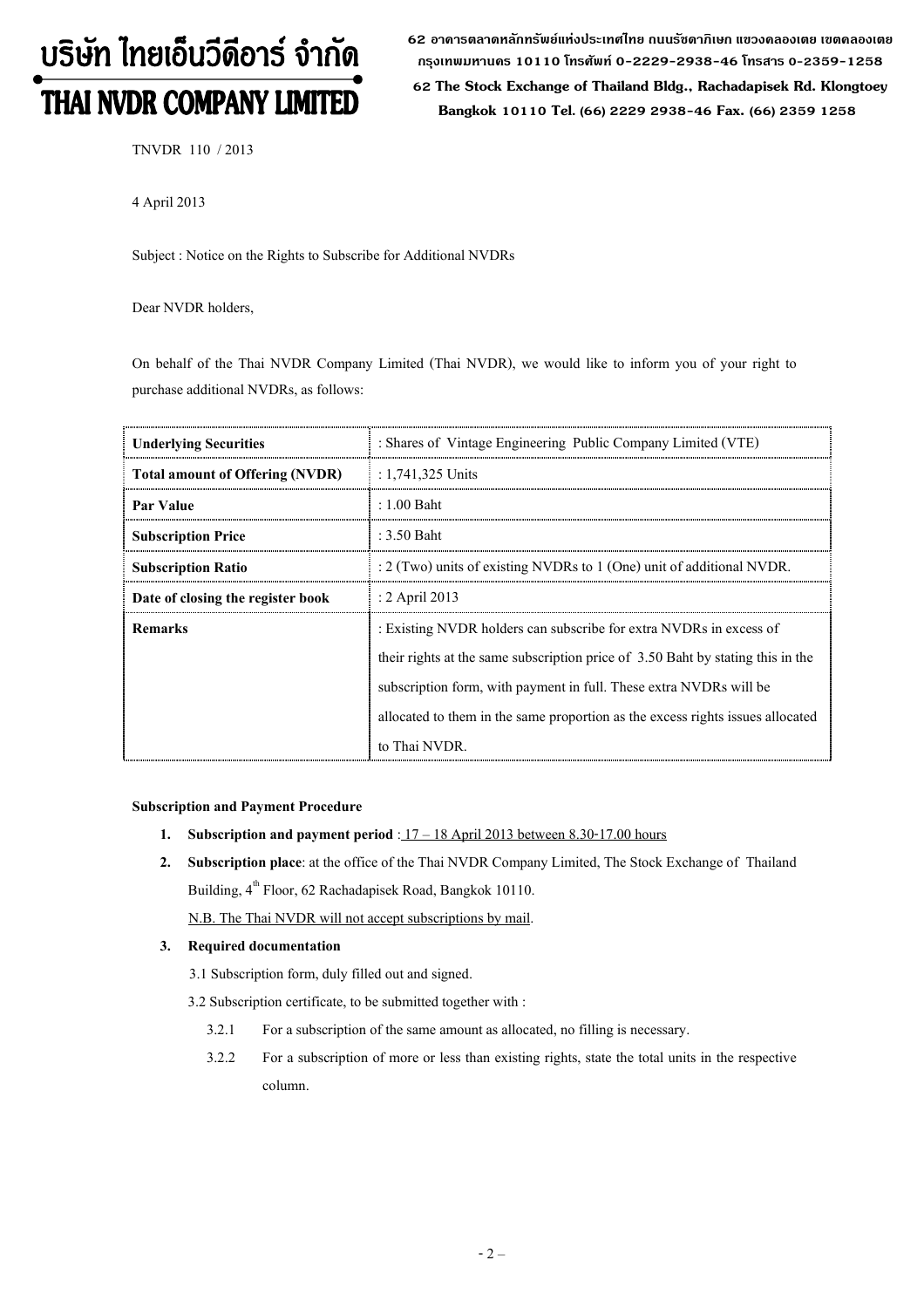#### 4. Payment

Subscription for full entitlement or less than or excess the entitlement, please make payment by one check or one cashier check which is collectable through clearing house in Bangkok. The check or cashier check shall be dated from 17 to 18 April 2013. Indicate the subscription date and make it payable to "Asia Plus Securities Public Co., Ltd. For Securities Subscription"

- 5. If NVDR holders fail to exercise their rights or make a payment within the allotted time schedule, or the check or cashier check is not honored, it shall be deemed that such NVDR holders do not wish to exercise their subscription rights. Thai NVDR shall thus regard the subscription as being void.
- 6. Refund for unallotted NVDRs.

If the excess rights NVDRs were not allotted in full because the number of NVDRs subscribed for were more than the number or remaining units of NVDRs, the Thai NVDR will make a refund (without interest) to the NVDR holders by check for the unallotted NVDRs and send it by registered mail to the address that appears on the Share Register Book on the date of closing the book, within 7 business days after the Thai NVDR has received the refund from the underlying company.

Should you need any further information, please do not hesitate to contact Thai NVDR Company Limited at 02-229-2800 Ext. 2938-46.

Sincerely yours, Thai NVDR Company Limited

Proham Charchauge

(Pichaya Chomchaiya) Head Depository Department The Stock Exchange of Thailand

Enclosure : 1. Subscription Form for NVDR Right Issues 2. Subscription Certificate